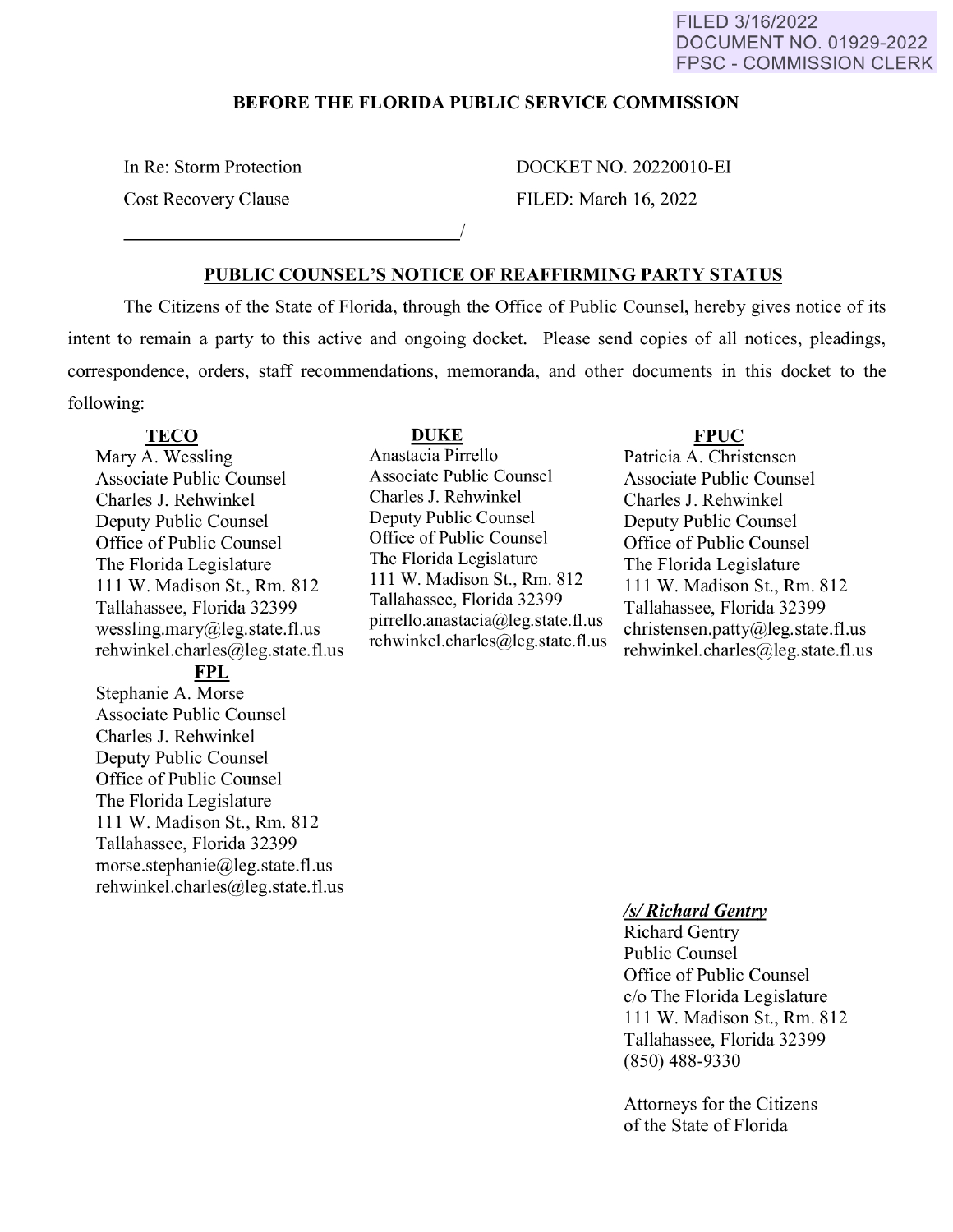# **CERTIFICATE OF SERVICE 20220010-EI**

**I HEREBY CERTIFY** that a true and correct copy of the foregoing Office of Public Counsel's Reaffirming Party Status has been furnished by electronic mail on this 16<sup>th</sup> day of March, 2022, to the following:

J. Jeffry Wahlen/M. Means Ausley Law Firm Post Office Box 391 Tallahassee, Florida 32302 [jwahlen@ausley.com](mailto:jwahlen@ausley.com) mmeans@ausley.com

Kenneth A. Hoffman Florida Power & Light Company 134 W. Jefferson Street Tallahassee, Florida 32301 [ken.hoffman@fpl.com](mailto:Ken.Hoffman@fpl.com)

Peter J. Mattheis/Michael K. Lavanga Joseph R. Briscar 1025 Thomas Jefferson St., NW, Ste. 800 West Washington DC 20007 jrb@smxblaw.com mkl@smxblaw.com pjm@smxblaw.com

Matthew R. Bernier/ Robert Pickels Stephanie A. Cuello Duke Energy Florida 106 East College Avenue, Suite 800 Tallahassee, Florida 32301 [matthew.bernier@duke-energy.com](mailto:matthew.bernier@duke-energy.com) [FLRegulatoryLegal@duke-energy.com](mailto:FLRegulatoryLegal@duke-energy.com)  [robert.pickels@duke-energy.com](mailto:robert.pickels@duke-energy.com)  [stephanie.cuello@duke-energy.com](mailto:stephanie.cuello@duke-energy.com) 

Dianne M. Triplett Duke Energy Florida 299 First Avenue North St. Petersburg, Florida 33701 [Dianne.triplett@duke-energy.com](mailto:Dianne.triplett@duke-energy.com)  Nucor Steel Florida, Inc. Corey Allain 22 Nucor Drive Frostproof FL 33843 [corey.allain@nucor.com](mailto:corey.allain@nucor.com)

James W. Brew/Laura W. Baker Stone Law Firm 1025 Thomas Jefferson Street NW Suite 800 West Washington, DC 20007 [jbrew@smxblaw.com](mailto:jbrew@smxblaw.com) [lwb@smxblaw.com](mailto:lwb@smxblaw.com) 

Florida Power & Light Company Christopher T. Wright 700 Universe Boulevard Juno Beach FL 33408-0420 [Christopher.Wright@fpl.com](mailto:Christopher.Wright@fpl.com)